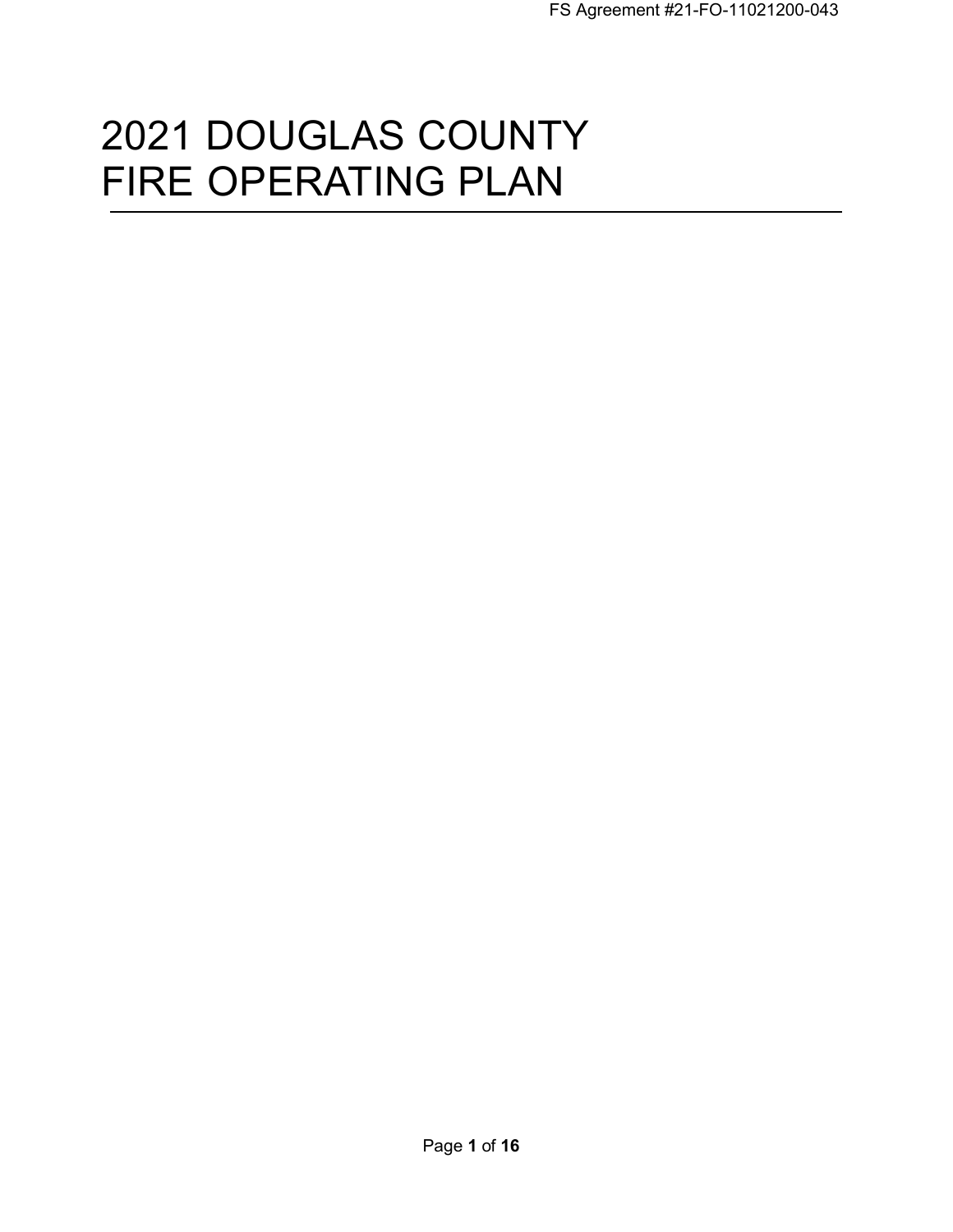# **Contents**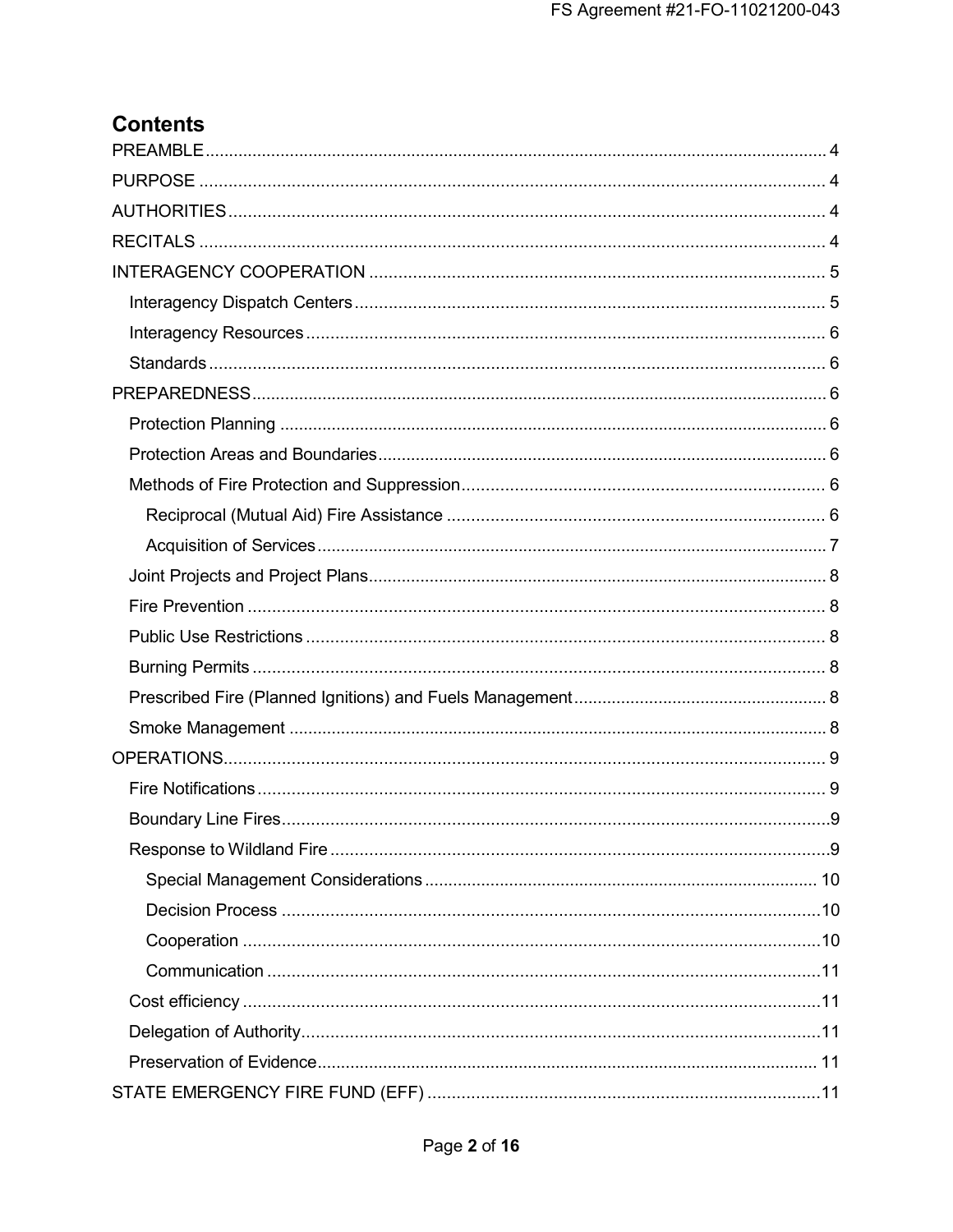| USE AND REIMBURSEMENT OF INTERAGENCY FIRE RESOURCES  12     |  |
|-------------------------------------------------------------|--|
|                                                             |  |
|                                                             |  |
|                                                             |  |
|                                                             |  |
|                                                             |  |
|                                                             |  |
|                                                             |  |
|                                                             |  |
|                                                             |  |
|                                                             |  |
|                                                             |  |
|                                                             |  |
|                                                             |  |
|                                                             |  |
|                                                             |  |
| COLORADO DIVISION OF FIRE PREVENTION & CONTROL SIGNATURE 15 |  |
|                                                             |  |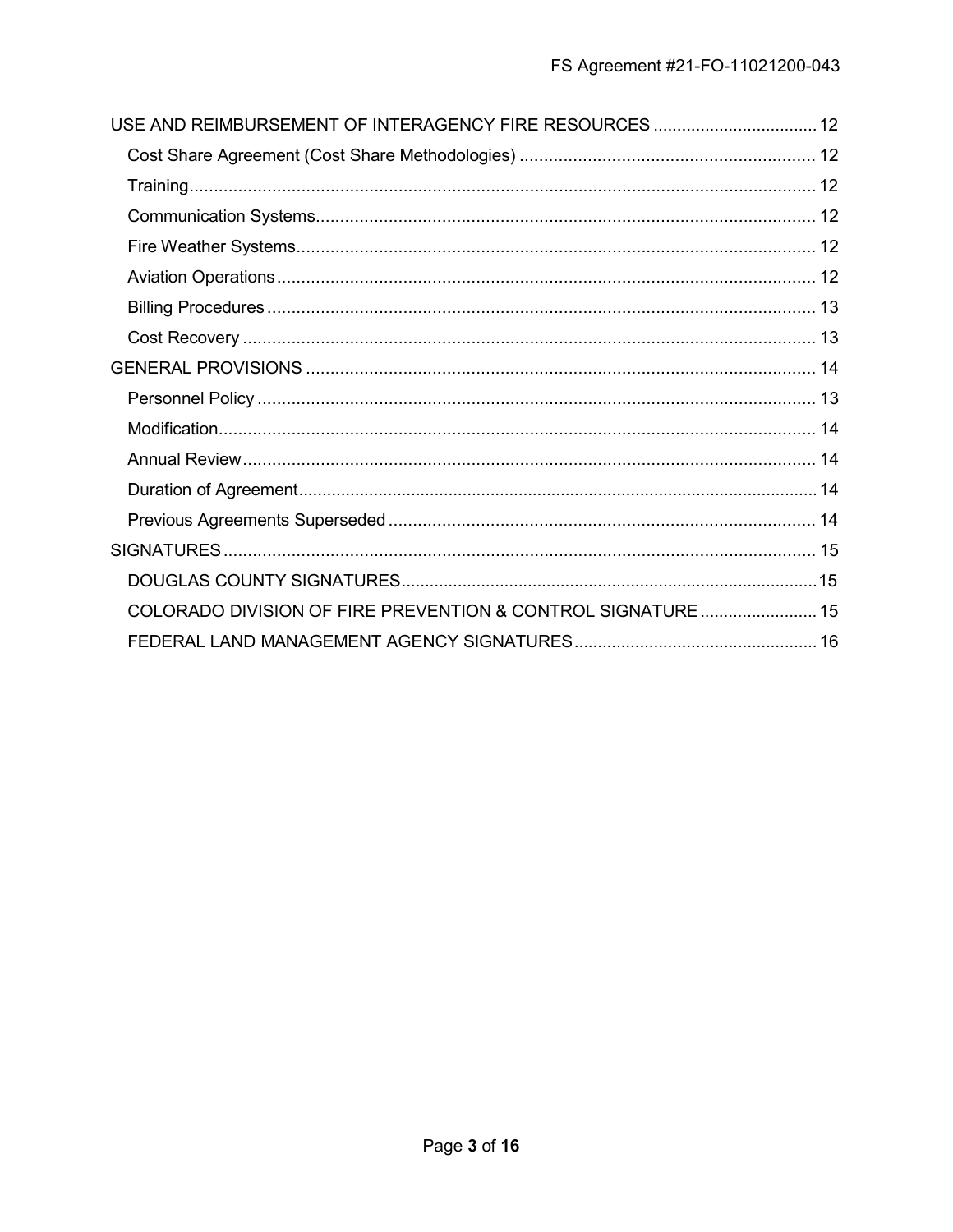# <span id="page-3-0"></span>**PREAMBLE**

This local operating plan is prepared pursuant to the state operating plan, *2016 Colorado Statewide Wildland Fire Management Operating Plan* (State OP). The *State OP* was prepared pursuant to the *Colorado Statewide Cooperative Wildland Fire Management and Stafford Act Response Agreement*  signed and dated 6/1/2011, and as amended in 2013.

# <span id="page-3-1"></span>**PURPOSE**

This Fire Operating Plan (OP) is to set forth standard operating procedures, agreed procedures, and responsibilities to implement cooperative wildfire protection on all lands within Douglas County.

# <span id="page-3-2"></span>**AUTHORITIES**

- Colorado Statewide Cooperative Wildland Fire Management and Stafford Act Response Agreement Between:
	- o BUREAU OF LAND MANAGEMENT COLORADO Agreement Number BLM-MOU-CO-538
	- o NATIONAL PARK SERVICE INTERMOUNTAIN REGION Agreement Number F1249110016
	- o BUREAU OF INDIAN AFFAIRS SOUTHWEST REGION (no agreement number)
	- $\circ$  UNITED STATES FISH AND WILDLIFE SERVICE MOUNTAIN PRAIRIE REGION
	- $\circ$  UNITED STATES DEPARTMENT OF AGRICULTURE FOREST SERVICE ROCKY MOUNTAIN REGION Agreement Number 11-FI-11020000-017
- Memorandum of Understanding For Participation in the Colorado Emergency Fire Fund Between:
	- o The Sheriff of Douglas County
	- o The Douglas County Board of County Commissioners
	- o The Colorado Department of Public Safety Division of Fire Prevention and Control
	- Agreement for Cooperative Wildfire Protection in Douglas County

# <span id="page-3-3"></span>**RECITALS**

| $C.R.S.$ § 24-33.5-707.                              | Local and Interjurisdictional Disaster Agencies and Services   |
|------------------------------------------------------|----------------------------------------------------------------|
| C.R.S. § 24-33.5-709.                                | <b>Local Disaster Emergencies</b>                              |
| C.R.S. § 24-33.5-1201.                               | Division of Fire Prevention and Control (DFPC)                 |
| C.R.S. § 24-33.5-1202.                               | <b>Definitions</b>                                             |
| C.R.S. § 24-33.5-1203.                               | Duties of Division                                             |
| $C.R.S.$ § 24-33.5-1217.3.                           | Authority to Permit Controlled Burns During Drought Conditions |
| C.R.S. § 24-33.5-1217.5.                             | Minimum Prescribed Burning Standards                           |
| $C.R.S.$ § 24-33.5-1218.                             | <b>Cooperation with Governmental Units</b>                     |
| $C.R.S.$ § 24-33.5-1219.                             | Wildland Fires - Duty of Sheriff to Report                     |
| $C.R.S.$ § 24-33.5-1220.                             | Funds Available - Emergency Fire Fund                          |
| $C.R.S.$ § 24-33.5-1221.                             | <b>State Responsibility Determined</b>                         |
| $C.R.S.$ § 24-33.5-1222.                             | <b>Cooperation by Counties</b>                                 |
| C.R.S. § 24-33.5-1223.                               | <b>Sheriffs to Enforce</b>                                     |
| $C.R.S.$ § 24-33.5-1224.                             | Limitation of State Responsibility                             |
| $C.R.S.$ § 24-33.5-1225.                             | Emergencies                                                    |
| $C.R.S.$ § 24-33.5-1226.                             | <b>Wildfire Emergency Response Fund</b>                        |
| $C.R.S.$ § 24-33.5-1228.                             | <b>Colorado Firefighting Air Corps</b>                         |
| C.R.S. § 29-1-101, et seq.                           | Local Government Budget Law                                    |
| C.R.S. § 29-22.5-101, et seq. Wildland Fire Planning |                                                                |
|                                                      |                                                                |

Page **4** of **16**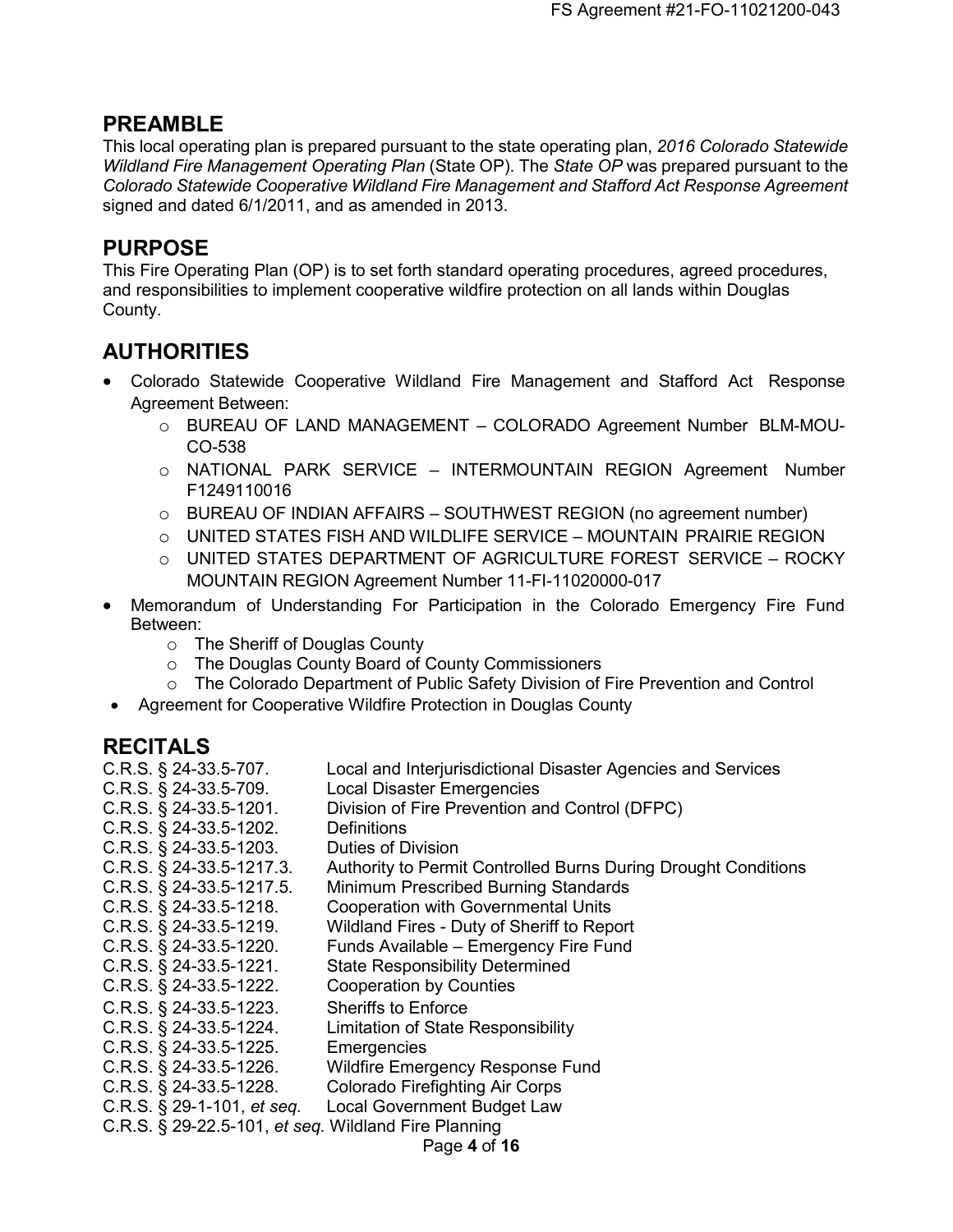| $C.R.S.$ § 29-22.5-103.<br>Chief of Fire Department Wildland Fire Management Responsibilities |  |
|-----------------------------------------------------------------------------------------------|--|
| Sheriff as the Fire Warden is responsible for planning, coordination                          |  |
| efforts to suppress County Responsibilities Fires, Appointing Local                           |  |
| Incident Management Teams; DFPC and Sheriff Responsibilities of in                            |  |
| the case of State Responsibility Fires; DFPC Lead Colorado State                              |  |
| Agency for Wildland Fire Suppression                                                          |  |
| C.R.S. § 29-22.5-104.<br>Sheriff may Develop and Update Wildfire Preparedness Plans           |  |
| $C.R.S.$ § 30-10-512.<br>Sheriff to Act as Fire Warden                                        |  |
| $C.R.S.$ § 30-10-513.<br>Duties of Sheriff – Coordination of Fire Suppression Efforts         |  |
| $C.R.S.$ § 30-10-516.<br>Sheriffs to Preserve Peace - Command Aid                             |  |
| $C.R.S.$ § 30-11-107(1)(o).<br>Powers of the Board of County Commissioners                    |  |

The chief of the fire department in each fire protection district is responsible for the management of wildland fires that occur within the boundaries of his or her district and that are within the capability of the fire district to control or extinguish in accordance with the provisions of Section 32-1- 1002(3)(a) C.R.S. The Fire Chief may utilize mutual aid agreements and unified command with neighboring fire protection districts to suppress and control fires that cross or threaten to cross the boundaries of the district. The Fire Chief may transfer any duty or responsibility under this section to the County Sheriff with the concurrence of the Sheriff C.R.S. 29-22.5-103(1)(a-c).

# <span id="page-4-0"></span>**INTERAGENCY COOPERATION**

#### <span id="page-4-1"></span>**Interagency Dispatch Centers**

Pueblo Interagency Dispatch Center (PIDC 719-553-1600) is the dispatch center for USFS managed lands in Douglas County. Douglas Regional Dispatch Center (303-660-7500) is the primary multi-jurisdictional dispatch center for the Sheriff's Office and following Fire Departments within Douglas County: Castle Rock, Franktown, Jackson 105 and Larkspur.

Additional Dispatch Centers operating within Douglas County include: JeffCom Dispatch (North Fork FPD, West Metro FPD), METCOM (South Metro FRA, West Douglas FPD), Teller County Dispatch (Mountain Communities FPD).

#### <span id="page-4-2"></span>**Interagency Resources**

<span id="page-4-3"></span>Interagency resources, as defined here, are aviation, crews, equipment (engines, dozers, etc.), overhead (personnel), and supplies listed in Interagency Resource Ordering Capability (IROC). Interagency resources meet interagency minimum standards as identified in the *Interagency Standards for Fire and Fire Aviation* Operations also known as the Red Book. Interagency resources will be mobilized through IROC.

#### **Standards**

Each jurisdictional agency is responsible for establishing standards for wildland fire response. During initial response, all agencies will accept each other's standards. Once jurisdiction is established, then the jurisdiction agency(s) standards will prevail.

Federal agencies meet or exceed the *Interagency Standards for Fire and Fire Aviation Operations.*

DPFC resources meet or exceed the NWCG 310-1 minimum standard for qualifications and utilize the *Interagency Standards for Fire and Fire Aviation Operation* as a guiding document.

County resources assigned to State and Federal incidents beyond the mutual aid period will meet NWCG 310-1 standards per established agreements or as recognized in other pertinent Interagency documents, guides or agreements.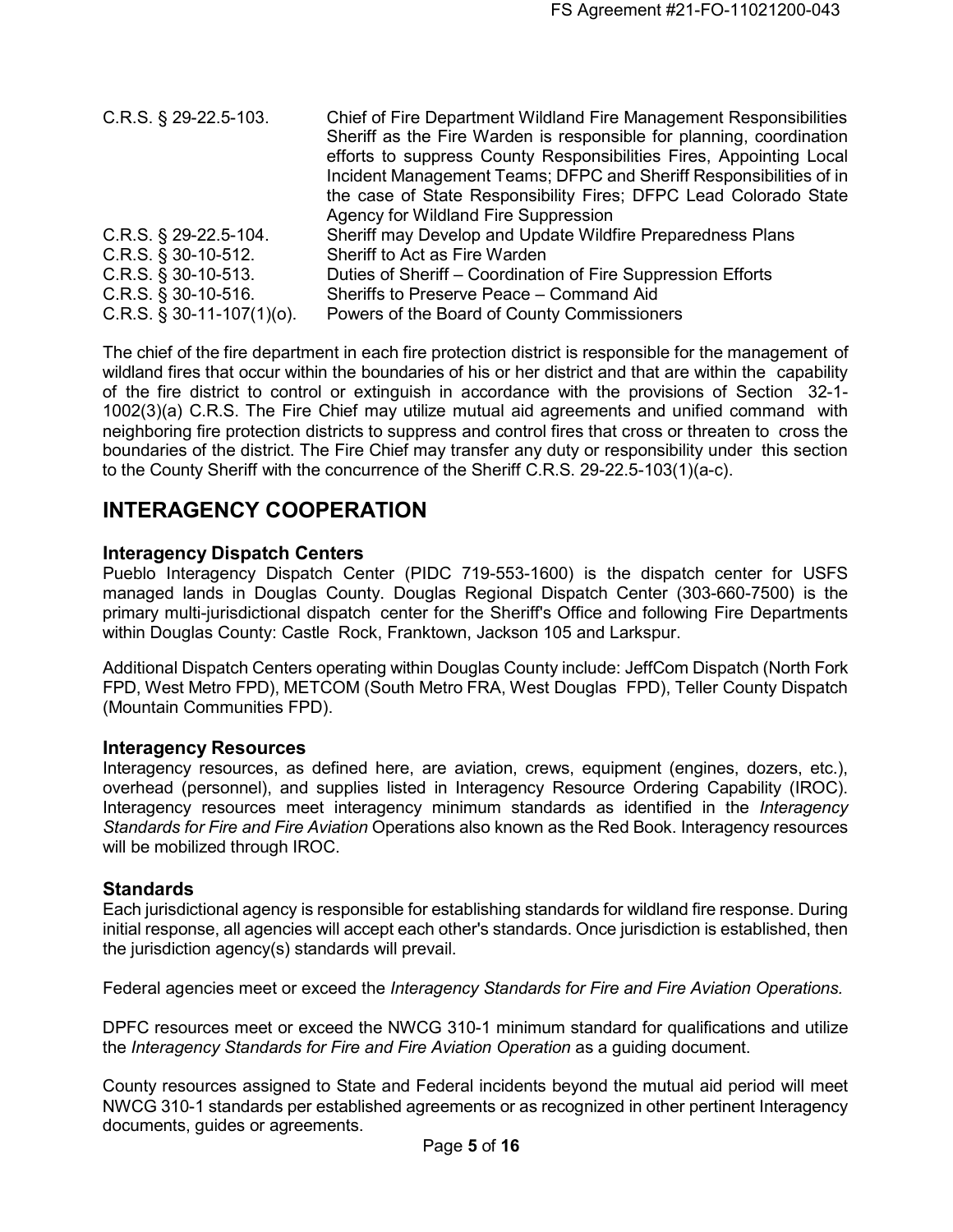# <span id="page-5-0"></span>**PREPAREDNESS**

#### <span id="page-5-1"></span>**Protection Planning**

Pueblo IDC maintains a resource list in WildCAD of DFPC and federal agency resources. Preparedness Levels are based on indices to determine placement and number of resources available for fire response. Staffing will be commensurate with fire conditions.

#### <span id="page-5-2"></span>**Protection Areas and Boundaries**

Fire Protection Districts have primary responsibility for controlling wildfires in their jurisdictions. The Douglas County Sheriff has primary responsibility for coordination of all fire suppression efforts for wildfires occurring in the unincorporated areas of the county outside the boundaries of a Fire Protection District, or wildfires that exceed the capabilities of the Fire Protection District on all state, county and private lands within Douglas County. DFPC has no primary fire control jurisdiction in Douglas County. USFS has primary responsibility for controlling wildfires on USFS lands.

#### <span id="page-5-3"></span>**Methods of Fire Protection and Suppression**

See Wildland Fire Response Section.

#### <span id="page-5-4"></span>**Reciprocal (Mutual Aid) Fire Assistance**

<span id="page-5-5"></span>MUTUAL AID AGREEMENT: Pursuant to 29-22.5-102(5), a written agreement between or among federal, state, and local agencies in which the agencies agree to assist one another upon request by furnishing such resources as personnel and equipment.

The Jurisdictional Agency will not be required to reimburse the Supporting Agency(s) for costs incurred following the initial dispatch of any ground and aviation resources to the fire for the duration of the mutual aid period. Assistance beyond the Mutual Aid period will be reimbursable assistance, and the Supporting Agency may bill the Jurisdictional Agency for resources assigned to the fire outside the Mutual Aid period. It is understood that no supporting Agency will be required to assist or expected to commit resources to a Jurisdictional Agency.

The mutual aid period is defined as the time of initial dispatch and ends at either midnight of the first operational period or midnight of the second operational period. All mutual aid periods will preferably end at midnight for ease of financial accounting and the development of cost share agreements.

Agencies that are not signatory to a specific Local Operating Plan are not obligated to provide Mutual Aid assistance for fires in that County.

#### **Initial attack activities are subject to all existing mutual aid, reciprocal aid, and automatic aid agreements between the involved Agencies, and unless otherwise covered under** *DFPC Wildland Fire Resource Funding Guidelines.*

OBLIGATION UNDER MUTUAL AID: It is understood that no supporting Agency or Fire Protection District will be required to assist, or expected to commit resources to a jurisdictional Agency, if such assistance or resources may jeopardize the security of lands under protection of the supporting Agency or Fire Protection District.

Local DFPC and Federal agencies will respond as needed and available to wildfires on state and private lands when requested by the Agency Having Jurisdiction. Such response costs should follow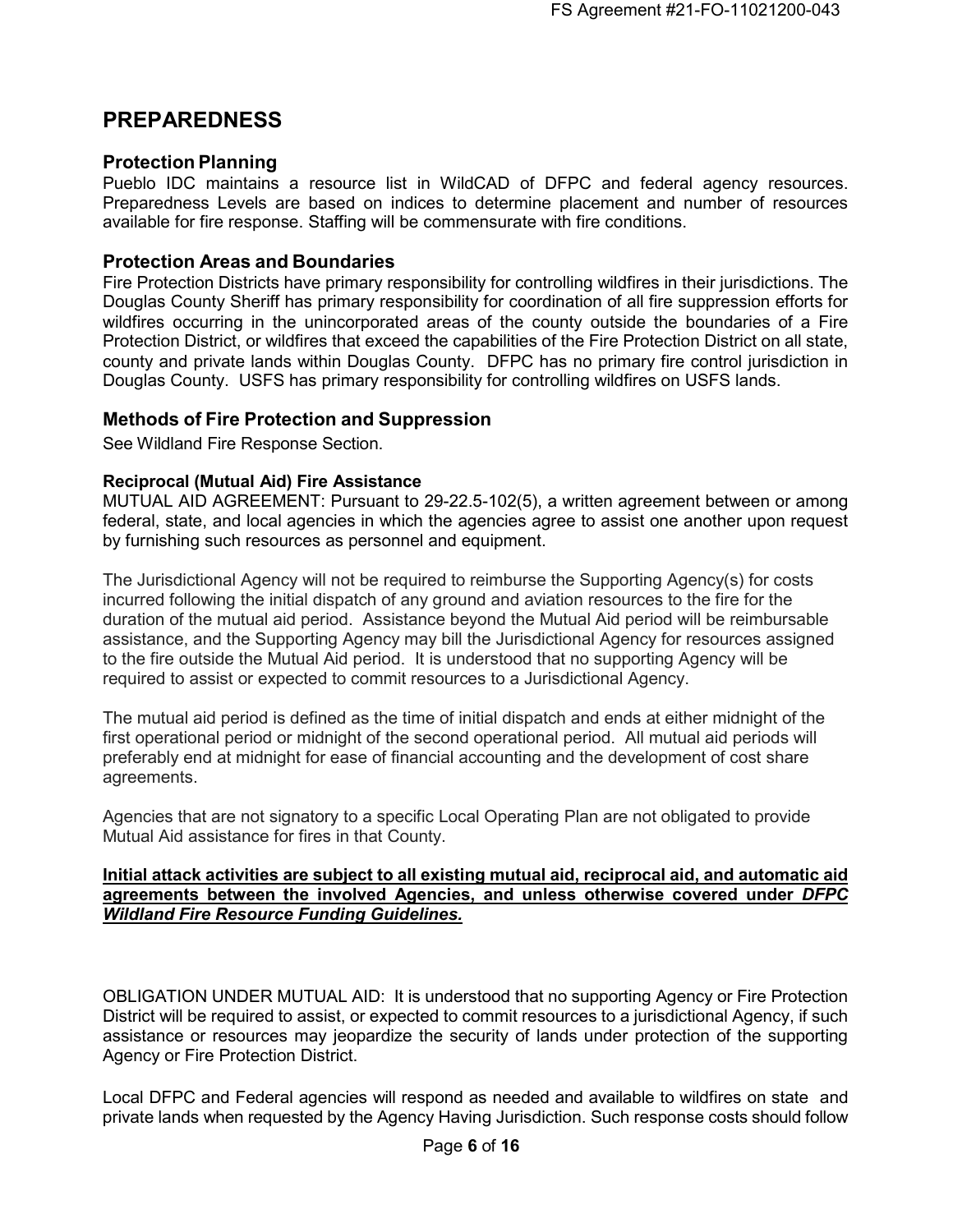*DFPC Wildland Fire Resource Funding Guidelines*. Local Federal resources, during the mutual aid period, when a fire is determined to threaten Federal lands, will be at no cost to the jurisdictional agency. However, when fire is not threatening federal lands and / or beyond mutual aid, federal resource cost recovery may be requested to the ordering entity.

#### **Acquisition of Services**

For Federal and State Interagency resources such as aircraft/crews/equipment, all orders will be placed directly through PIDC, and then supported by documentation from the appropriate local cooperators' dispatch center. Interagency orders must be approved by one of the designated County officials (see appendices) prior to the order being placed through PIDC. Douglas County Office of Emergency Management (DCOEM) will be the primary contact for approval of resource orders. If DCOEM is not available one of the officials listed in the appendices can provide approval. All local cooperator orders for interagency wildland fire resources may be at the requesting agency's expense, unless the designated County officials approve the resource orders for County payment.

For County jurisdictional fires (no federal lands involved): If the Douglas County Emergency Operations Center (EOC) is not activated the ICP will place resource orders through the appropriate local dispatch center. If the EOC is activated resources orders from the Incident Command Post will be placed through Logistics in the EOC.

Requests for Douglas County wildland fire resources including County aviation assets will be made by local cooperators through the appropriate local cooperators' dispatch center. All available mutual aid resources (specific equipment or personnel, wildland task forces, aviation etc.) will be utilized, prior to ordering resources from outside Douglas County.

Once the fire has met State Responsibility and the DFPC has Assumed Control Duty, all resource ordering will be handled per the Delegation of Authority.

<span id="page-6-0"></span>Douglas County is required to notify the DFPC of interagency resource ordering per language defined in the *DFPC Wildland Fire Resource Funding Guidelines*.

#### **Joint Projects and Project Plans**

<span id="page-6-1"></span>N/A

#### **Fire Prevention**

Public information regarding fire danger and fire restrictions should be coordinated to the extent possible and issued jointly to the media. Joint press releases reduce public confusion and help substantiate the message being issued.

#### <span id="page-6-2"></span>**Public Use Restrictions**

Each jurisdiction will communicate all fire bans, restrictions, or closures to all agencies. Fire restrictions will be coordinated and communicated between agencies. Agencies agree to use scientific methods and risk analysis to support decisions regarding issuance and removal of fire restrictions. The *Pueblo Interagency Dispatch Zone, Procedures for Initiation or Rescinding Fire Restrictions* serves as a guide for interagency fire restrictions.

<span id="page-6-3"></span>DFPC will assist coordination of restrictions or closures within the DFPC Region, if necessary.

#### **Burning Permits**

Each agency or department will be responsible for obtaining any burn and smoke permits necessary at the County, State, or Federal levels for their individual burns.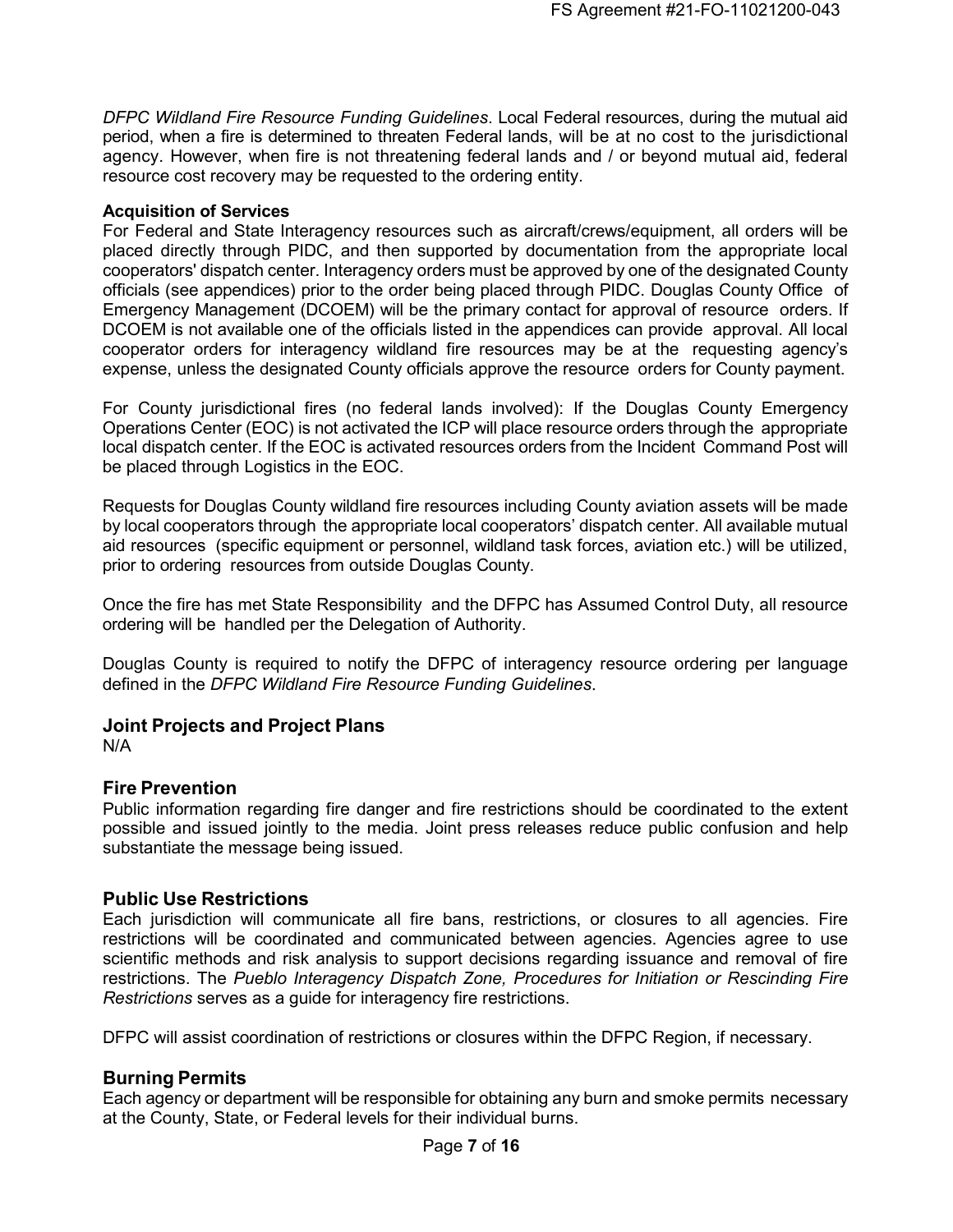#### <span id="page-7-0"></span>**Prescribed Fire (Planned Ignitions) and Fuels Management**

Agencies may enter into project and/or financial plans that define roles and conditions for participating and/or assisting in the planning and implementation of prescribed burns. Such participation and/or assistance will adhere to individual agency authority, policy, and business practices. The host agency (the agency that is jurisdictionally responsible for land management or the agency that has an agreement with the land owning entity to provide for land management) will be responsible for initiating and developing the project and/or financial plans.

Escaped Prescribed Fires - All protocols and procedures pertaining to wildfire response, suppression, and business practices will be followed from the point in time that prescribed fire escapes control and is declared a wildfire.

#### <span id="page-7-1"></span>**Smoke Management**

The Colorado Air Pollution Prevention and Control Act (CRS 25-7-102) requires every prescribed fire project to have a smoke permit. Due to changes in policy, procedures, technology and State air quality standards, the smoke permitting process is subject to change. For the most up-to-date process and policy refer to the Colorado Department of Public Health and Environment, Air Pollution Control Division website at:

<span id="page-7-2"></span><http://www.colorado.gov/cs/Satellite/CDPHE-AP/CBON/1251594943171>

## <span id="page-7-3"></span>**OPERATIONS**

#### **Fire Notifications**

The AHJ shall be notified of wildfires on or threatening their lands as soon as possible after the arrival of initial attack forces.

The County shall be notified of all fires on or threatening non-federal jurisdiction within the County via Douglas Regional Dispatch Center.

DFPC shall be notified via the State Emergency Operations Line of all fires beyond the capability of the County.

Federal agencies shall be notified of all fires on or threatening federal jurisdiction via Pueblo Interagency Dispatch Center.

Notification of all other agencies that are affected is the responsibility of the responding agency. All notifications shall be made as soon as possible to the jurisdictional agency.

#### <span id="page-7-4"></span>**Boundary Line Fires**

Cooperating agencies may, at times, take initial attack action on lands under another agency's jurisdiction. The primary criterion for such initial attack will be which agency is in the best position at the time the fire is reported to take the most rapid and effective action.

A fire adjacent to a protection boundary or located in an area of undetermined jurisdiction will be the initial attack responsibility of all agencies on both sides of the boundary until jurisdiction is determined.

If the fire is confined to a single jurisdiction, that agency will designate an IC during initial response. It shall be the responsibility of the jurisdictional agency to provide or mobilize replacement forces.

Page **8** of **16** If multiple agencies are engaged in a fire on or near common boundaries, the agency representatives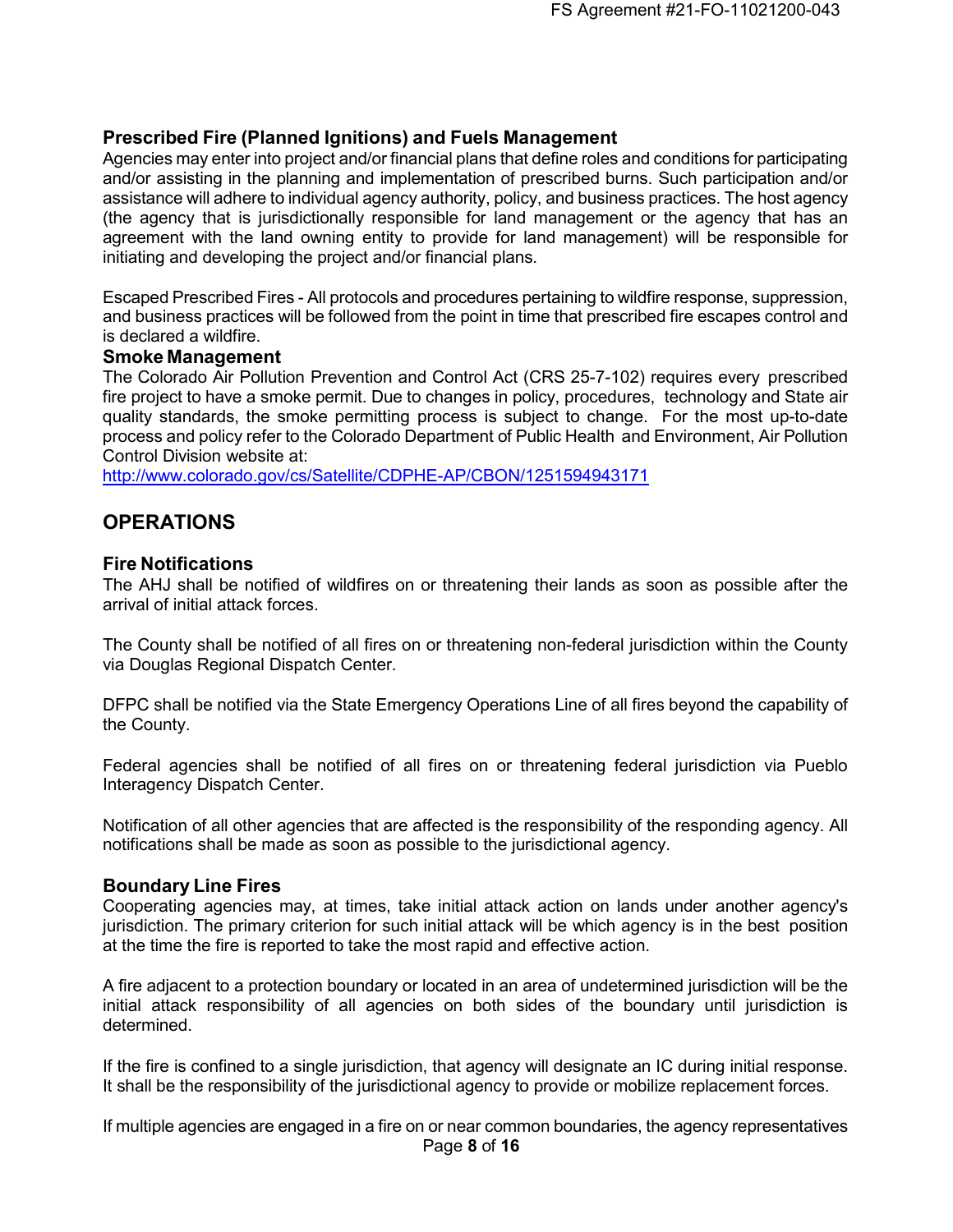shall convene as soon as possible to mutually agree upon the fire strategy, establish a unified command, and delegate an Incident Commander (IC) as soon as possible.

IC designation will be mutually decided by the jurisdictional agencies. Federal jurisdictions will assign a NWCG qualified Incident Commander. When a fire burns on both sides of a protection boundary or threatens another jurisdiction, and is beyond the mutual aid period, a cost share agreement shall be prepared and approved by the Agency Administrator or their designee for all actions as outlined in a Cost Share Agreement.

<span id="page-8-0"></span>In the event of a multi-jurisdictional fire and/or pre-attack planning each affected party will provide; maps, pertinent documents, GIS data, instructions, fire investigation reports e.g., in a timely manner and to the extent that their policies and law permits. The data recipient will not share or release data to a third party without prior approval from the data provider. The data recipient will not sell the data for profit.

#### **Response to Wildland Fire**

Fires originating on non-Federal land will be suppressed. Fires will be suppressed using commonly accepted suppression tactics including but not limited to direct attack, indirect attack, point protection and combinations of all with consideration to the values at risk and the health and safety of the public and firefighters.

Cooperating agencies may, at times, take initial attack action on lands under another agency's jurisdiction. The primary criterion for such initial attack will be which agency is in the best position at the time the fire is reported to take the most rapid and effective action.

Personnel and equipment of an assisting agency shall report to the Incident Commander and shall not leave the incident until released by the IC. The IC will release resources when their services are no longer required or when the assisting agency's resources are needed within the area for which it normally provides fire protection.

Structural fire suppression is the responsibility of local governments. DFPC and Federal agencies may assist with exterior structural fire protection only.

Resources from each agency, during the mutual aid period, when a fire is determined to threaten their lands, shall be at no cost to the jurisdictional agency.

#### <span id="page-8-1"></span>**Special Management Considerations**

Incident Commanders using fire retardant or heavy equipment to suppress a wildfire will follow the policies and procedures regarding the use of such tactics established by the agency having jurisdiction over that wildfire.

The DC OEM must be notified as soon as practical of all fires occurring on lands belonging to Denver Mountain Parks (DMP) or to the Denver Water Board (DW) Colorado State Land Board (SLB) and State Parks and Wildlife Lands (CPW). For DMP fires, DC OEM will notify the Denver OEM Duty Officer at 720-865-5500 who will make the appropriate contacts. For DW fires, DC OEM will notify DW Dispatch at 303-628-6801.

State Land Board-owned properties exist in the vicinity of Cheesman Reservoir and Roxborough State Park and in the southeast part of the County. CPW-owned lands include Roxborough, Chatfield, and Castlewood Canyon State Parks.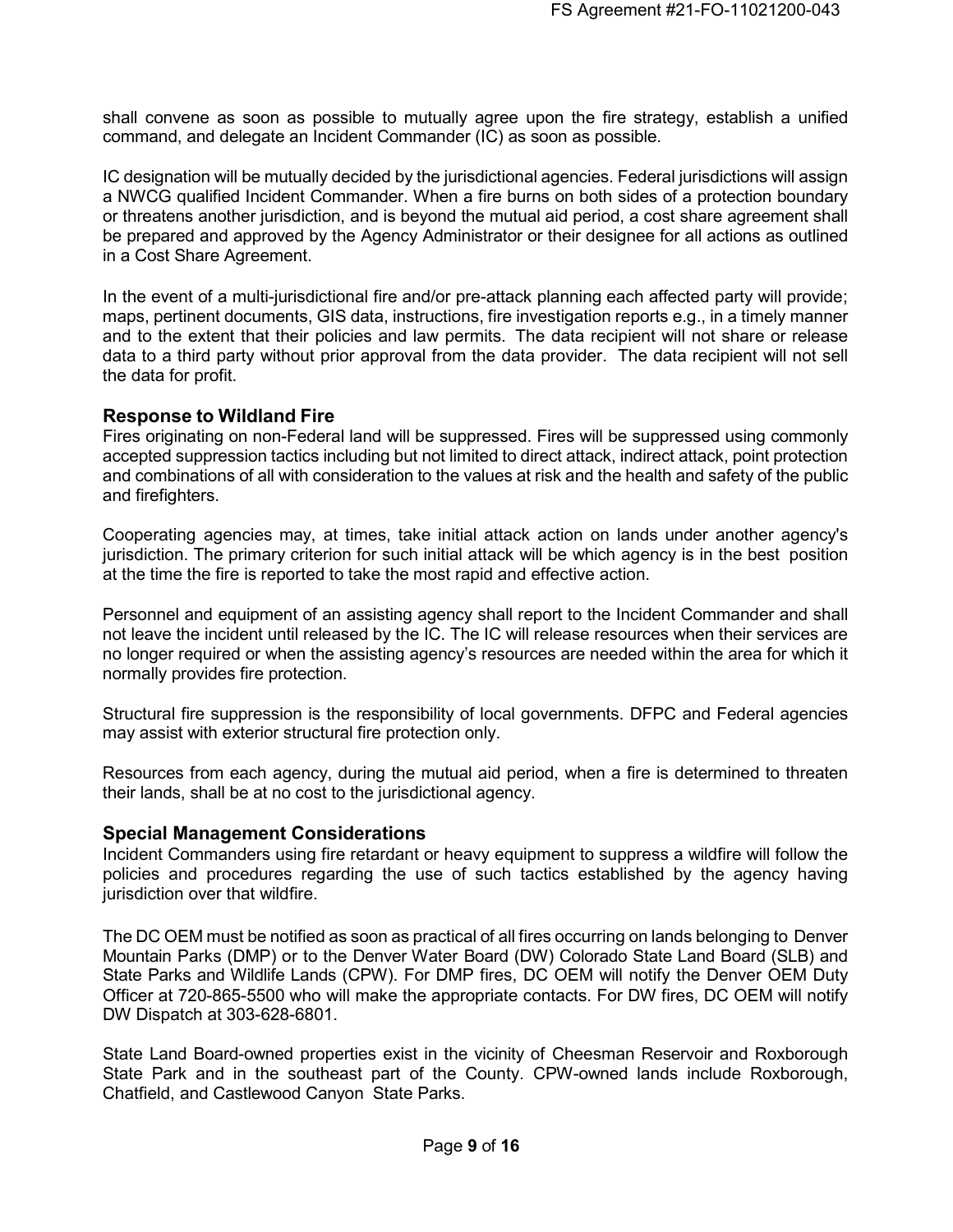#### <span id="page-9-1"></span><span id="page-9-0"></span>**Decision Process**

As a fire situation evolves and changes, the objectives, strategies and tactics may also change. The process of monitoring, evaluating and determining appropriate objectives will be facilitated through the use of a decision support system (DSS). Wildland fires can be managed for more than one objective and objectives can change as fire spreads across the landscape. All agencies involved in initial attack should assist in the completion of the DSS. In extended attack fires, all jurisdictions shall be invited and involved in the DSS. When a fire is burning on or threatens to burn on multiple jurisdictions, one DSS should be prepared that considers all jurisdictions and their interests. If multijurisdictional fires occur that involve federal jurisdiction, then one DSS should be completed for the fire that includes input from all affected jurisdictions.

DFPC requires a DSS to be completed for all State Responsibility fires (fires funded by Emergency Fire Fund, State Emergency Declaration, or other State funds) and Federal Emergency Management Agency (FEMA) Fire Management Assistance Grant (FMAG) declaration fires. DFPC is responsible for the completion and review of the DSS for these fire**s. While there are different DSS** available, Wildland Fire Decision Support System (WFDSS) is the preferred D**S**S for federal and non-federal jurisdiction fires that have become a State Responsibility fire.

Federal agencies are required to utilize WFDSS for all fires that escape initial attack on federal jurisdiction, to determine the appropriate response. Depending on the location and situation, these objectives will include consideration for firefighter and public safety, protecting values and natural resources or appropriately managing suppression costs relative to the values at risk. WFSDSS is the DSS to document these decisions. If there is a federal jurisdiction and non-federal jurisdiction fire, WFDSS shall incorporate federal, state, county and private land interests.

#### **Cooperation**

It is to the mutual advantage of all agencies to coordinate efforts for the prevention, detection, and suppression of wildfires in and adjacent to their areas of jurisdiction and responsibility to limit duplication as well as improve the effectiveness of wildland fire response. All agencies agree to cooperate, whenever possible, in all areas of wildland fire management.

#### <span id="page-9-2"></span>**Communication**

When incidents involve multiple jurisdictions, public information will be coordinated with all agencies involved. Local, County and Federal jurisdiction fires will be handled by the jurisdictional Public Information Officer (PIO). If agencies involved determine a Joint Information Center (JIC) is needed, then all agencies involved will coordinate staffing and information disseminated.

#### <span id="page-9-3"></span>**Cost efficiency**

Cost effectiveness is the most economical use of the suppression resources necessary to accomplish objectives. Accomplishing fire operations objectives safely and efficiently will not be sacrificed for the sole purpose of "cost savings". Care will be taken to ensure that suppression expenditures are commensurate with values to be protected, while understanding that other factors may influence spending decisions, including the social, political, economic, and biophysical environments.

#### <span id="page-9-4"></span>**Delegation of Authority**

<span id="page-9-5"></span>For extended attack fires, a written Delegation of Authority will be issued to the Incident Commander from all affected agencies. All agencies are encouraged to form and participate in a Unified Command in the Delegation of Authority to the respective Incident Commander.

The delegation does not absolve the authority having jurisdiction from any legally owed responsibility. The delegation provides another agency or individual, the authority and power to act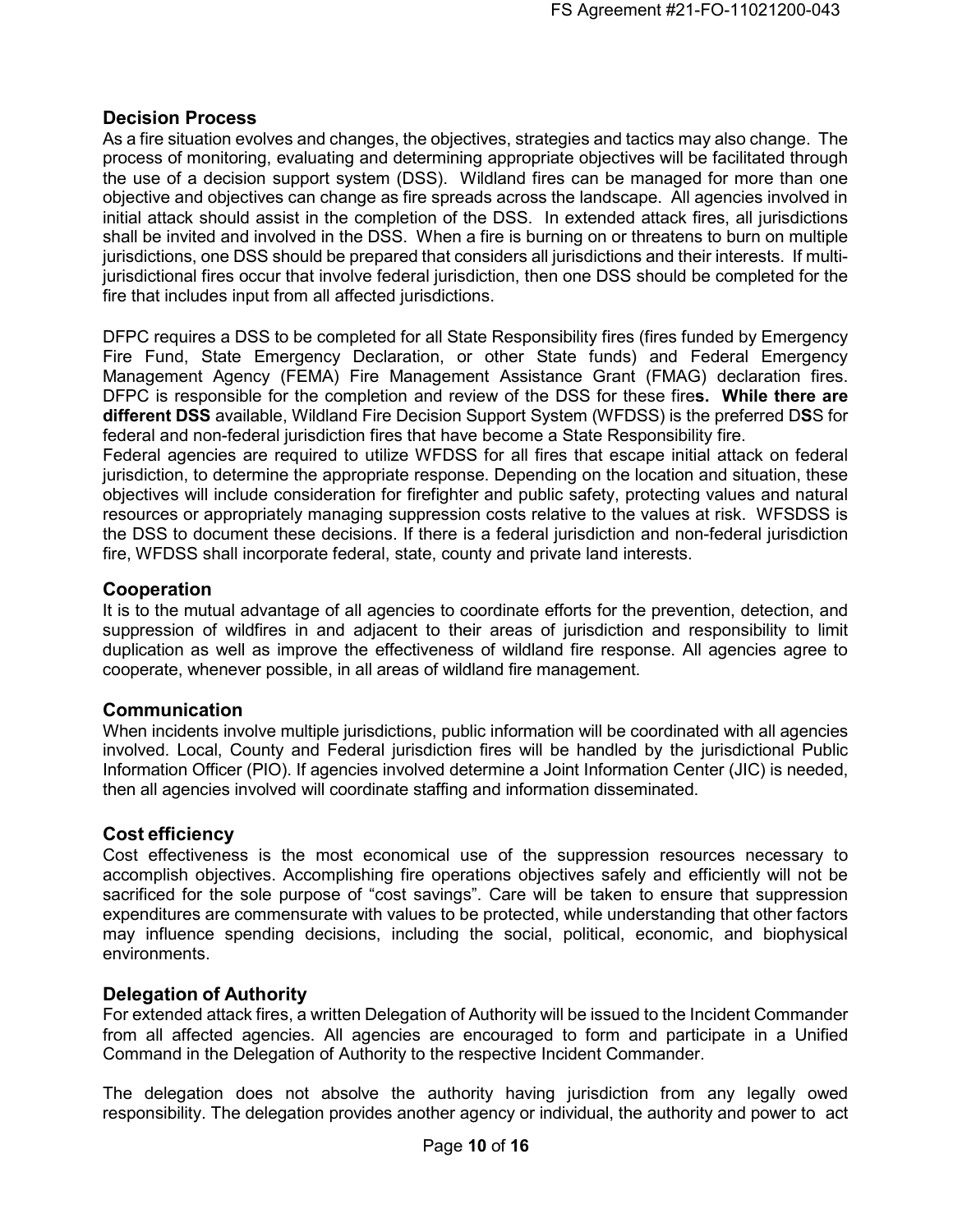on behalf of the agency delegating the authority. It also lists the parameters of the delegated authority.

#### **Preservation of Evidence**

The agency having jurisdiction is responsible for the fire origin and cause investigation. The initial attack incident commander should protect and preserve the fire origin area and any evidence associated with the fire cause and origin. The fire origin area should be immediately identified by first responders and protected to preserve any evidence that may help the investigation. Fire cause investigations are required for DFPC and federal agencies, and any FEMA-declaration fire. When a fire involves both federal and non-federal lands, a joint fire investigation is the recommended method.

# <span id="page-10-0"></span>**STATE EMERGENCY FIRE FUND (EFF)**

The Emergency Fire Fund (EFF) may be used to assist counties with whom the DFPC has signed an "MOU for Participation in the Colorado EFF", and who have paid their latest annual assessment. The fund will be used only for approved wildfire suppression and control activities. The DFPC Director, or designee, is the only person authorized to approve and implement the fund. EFF is intended to be utilized when a fire exceeds the capacity of County resources to manage (management includes both oversight and equipment).

In the event a fire becomes State Responsibility, the County agrees to supply the appropriate type and amount of County resources for the duration of the fire as available and approved.

# <span id="page-10-2"></span><span id="page-10-1"></span>**USE AND REIMBURSEMENT OF INTERAGENCY FIRE RESOURCES**

#### **Cost Share Agreement (Cost Share Methodologies)**

All multi-jurisdictional fires shall have a cost share agreement. Negotiations should consider each agency's values at risk and resources assigned. Cost share agreements will be documented, including the basis or rationale used (State OP, Cost Share Agreement Template/Example).

#### <span id="page-10-3"></span>**Training**

Signatories agree to communicate training opportunities, and where possible include one another in their trainings.

#### <span id="page-10-4"></span>**CommunicationSystems**

All agencies may use the other's radio frequencies as needed to conduct emergency operations. However, no agency will use, or authorize others to use, another agency's radio frequencies for routine day-to-day operations. Fire protection districts and fire departments on incidents, under the auspices of the County, are granted permission to use federal radio frequencies, if needed, to assure safety of the operation. All agencies must coordinate interagency frequencies during initial response wildfire incidents. For extended attack incidents all agencies must request interagency frequency utilization via Pueblo Interagency Dispatch.

#### <span id="page-10-5"></span>**Fire Weather Systems**

Rocky Mountain Area Predictive Services (RMAPS) and the National Weather Service (NWS) provide a variety of products that are designed to support strategic and tactical decisions. NWS products are designed for tactical decision support. These products include (but are not limited to), Fire Weather Forecasts, Spot Forecasts and Smoke Management Forecasts. Red Flag Warnings are determined by the National Weather Service-Denver Boulder Office. These forecasters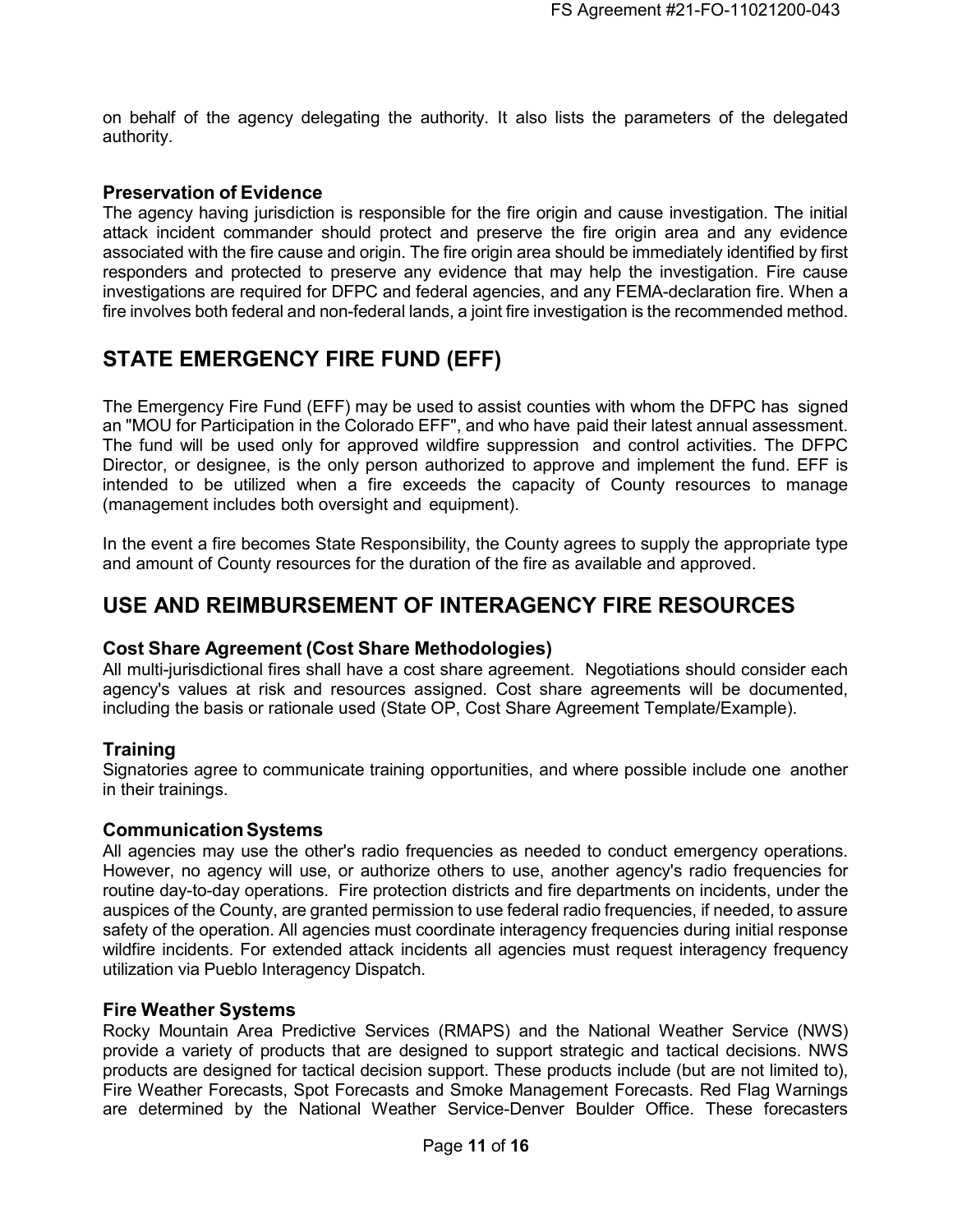determine Red Flag Warnings from weather data and fuel status data. Fuel Status data is found on the BLM Fuel Status Webpage. The National Weather Service periodically issues "RED FLAG" warning bulletins and fire weather watches.

#### <span id="page-11-0"></span>**Aviation Operations**

Aviation assets greatly enhance wildfire suppression capabilities and support ground resources. Through effective communication and sound risk management these assets can be utilized across jurisdictional boundaries.

#### 1. STATE RESOURCES

DFPC hosts fixed wing and rotor wing assets, for use on wildland fires within the State of Colorado. These assets have home bases, but frequently move locations to preposition in areas of risk. Requests to have DFPC assets moved to cover a specific area (such as Douglas County) should be made by through the DFPC Battalion Chief. Requests for all state aviation resources will be made through PIDC, the State Emergency Operations Line or as directed in the Wildland Fire Resource Funding Guidelines.

#### 2. FEDERAL RESOURCES

Requests for Federal and Interagency aviation resources such as Air Tankers or Helicopters will be made through PIDC.

#### 3. LOCAL RESOURCES

Douglas County utilizes contract aviation companies to suppress wildland fires within Douglas County. Douglas County utilizes Interagency FIRE carded Pilots and Aircraft equipped with AFF and VHF/UHF radios to provide effective communication with PIDC, other aviation assets and interagency ground resources.

#### <span id="page-11-1"></span>**Billing Procedures**

National Wildfire Coordinating Group publication, Interagency Incident Business Management Handbook, NWCG Handbook 2: PMS 902 (NWCG IIBMH) will guide cooperative, exchange, contract/fee basis fire protection services. Federal agencies and DFPC follow NWCG IIBMH, Chapter 50 specifically for cooperative and reimbursable fire protection services.

In addition to NWCG IIBMH, local fire agencies follow the *Colorado Department of Public Safety, Division of Fire Prevention & Control and Division of Homeland Security & Emergency Management (DHSEM) Cooperator Incident Reimbursement Guidelines* for the reimbursement process.

The Colorado Resource Rate Form (CRRF) is the basis for the reimbursement process. CRRFs within Douglas County are part of this OP.

#### <span id="page-11-2"></span>**Cost Recovery**

In the event that cost recovery is pursued on an unplanned ignition (regardless of ownership), all costs from the time of initial report of the fire (including mutual aid) may be pursued. Federal policy requires federal agencies to pursue cost recovery for all human caused fires on federal jurisdiction.

Wildland Fire resources utilized in Douglas County should follow the process and procedures outlined in the *Colorado Division of Fire Prevention and Control Wildland Fire Resource Funding Guidelines* for reimbursement.

# <span id="page-11-3"></span>**GENERAL PROVISIONS**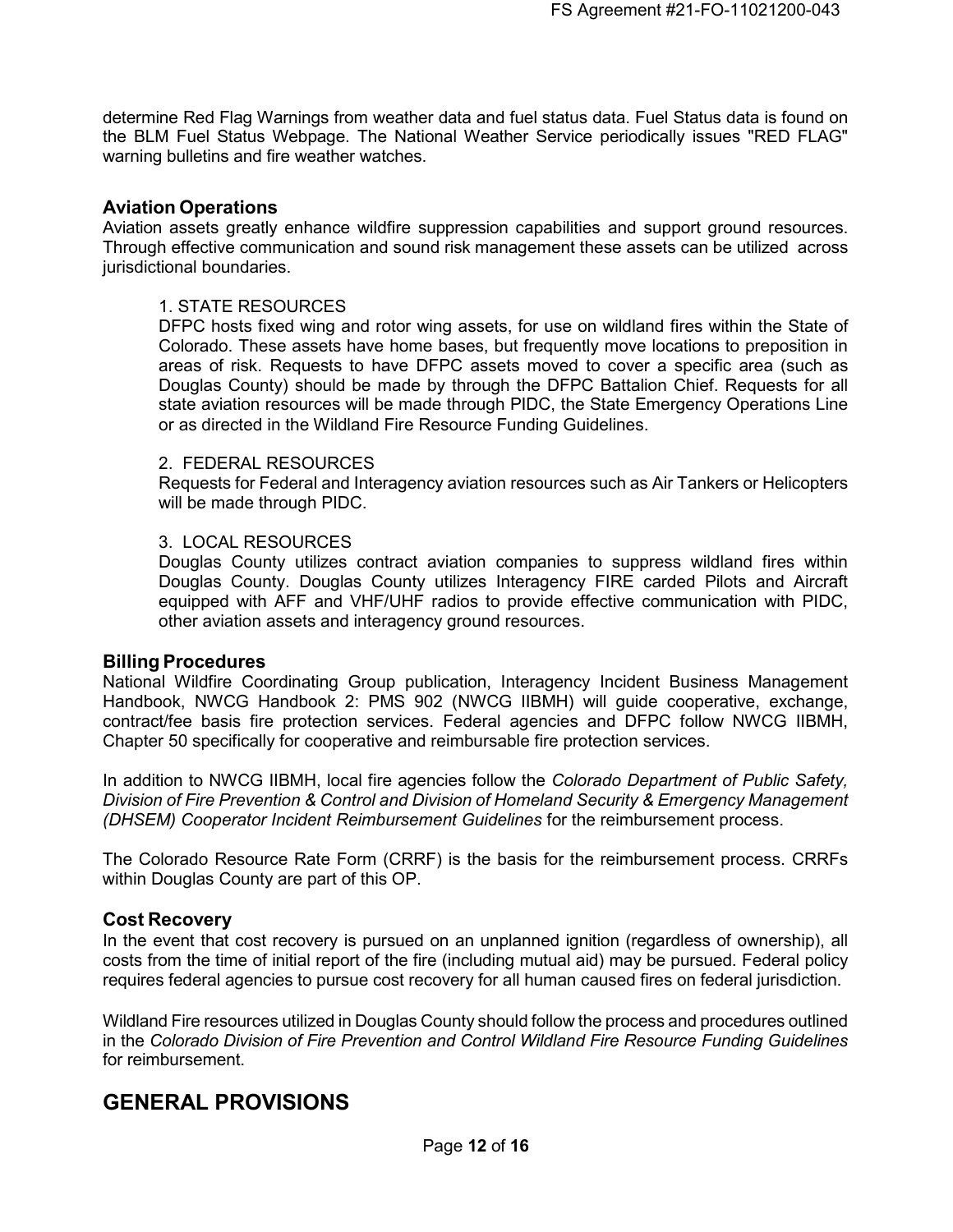This OP is the framework for cooperation between the USFS, State of Colorado and Douglas County. It does not supersede any other lawful policy, rule, or procedure. This OP may be utilized as part of the County's master Emergency Operations Plan. The County is encouraged to create OP's, MOU's and Agreements with their local response agencies.

#### <span id="page-12-0"></span>**Personnel Policy**

All agencies shall be subject to the personnel rules, laws and regulations of their respective agencies, unless employed temporarily by another agency to this OP and the authority under which such temporary employment is authorized provides that such employees shall be subject to the employing agency's personnel rules, laws and regulations.

There are situations when additional support personnel are necessary for national mobilization and the need can be filled by supplemental personnel available to local fire agencies. These supplemental personnel are identified as "Supplemental Resources" defined as: "Overhead tied to a local fire department generally by agreement who are mobilized primarily for response to incidents/wildland fires outside of their district or mutual aid zone. They are not a permanent part of the local fire organization and are not required to attend scheduled training, meetings, etc. of the department staff."

When this situation arises, Supplemental Resources are utilized as identified in the Colorado Department of Public Safety, Division of Fire Prevention & Control and Division of Homeland Security & Emergency Management (DHSEM) Cooperator Incident Reimbursement Guidelines and documented with the CRRF. While on assignment, Supplemental Resources are considered local fire agency employees and the local fire agency will be reimbursed for their actual costs.

#### <span id="page-12-1"></span>**Modification**

Revisions or updates are automatically incorporated into the current *Colorado Statewide Wildland Fire Management Operating Plan* and *Colorado Statewide Cooperative Wildland Fire Management and Stafford Act Response Agreement*, and as amended.

#### <span id="page-12-2"></span>**Annual Review**

<span id="page-12-3"></span>This OP is reviewed annually, and revised as needed.

#### **Duration of Operating Plan**

This Operating Plan is executed as of the date of last signature and remains in effect for five years unless modified or superseded.

If the current Colorado Statewide Fire Management and Stafford Act Response Agreement is superseded by a new Agreement, this Operating Plan may remain in effect to the extent that is does not conflict with provisions of the new Agreement, but only until such time that all activities and conditions can be incorporated into a new Operating Plan.

#### <span id="page-12-4"></span>**Previous Agreements Superseded**

2020 Douglas County AOP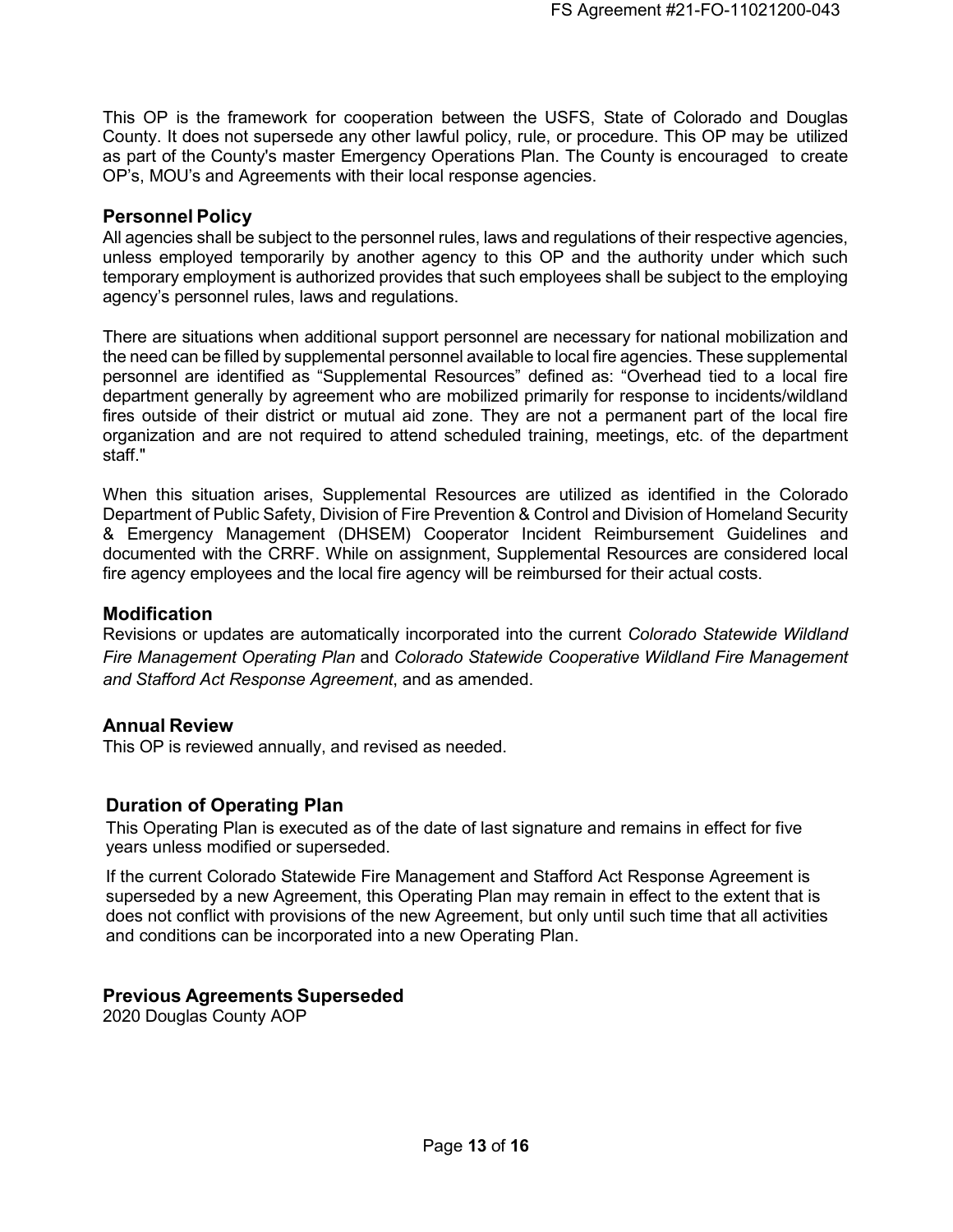FS Agreement #21-FO-11021200- 043

### **DOUGLAS COUNTY SIGNATURES**

#### <span id="page-13-0"></span>**DOUGLAS COUNTY SHERIFF'S OFFICE**

By: Date:

Tony G. Spurlock **Sheriff** 

#### **BOARD OF COUNTY COMMISSIONERS APPROVED AS TO CONTENT: OF THE COUNTY OF DOUGLAS**

By: By:

Lora L. Thomas **Douglas J. DeBord** Chair **Chair** Chair Chair Chair County Manager

Date: Date:

Kristin Randlett **Christopher Pratt** 

Date: Date:

### **ATTEST: APPROVED AS TO FORM:**

By: By:

Clerk to the Board Clerk to the Board Sr. Assistant County Attorney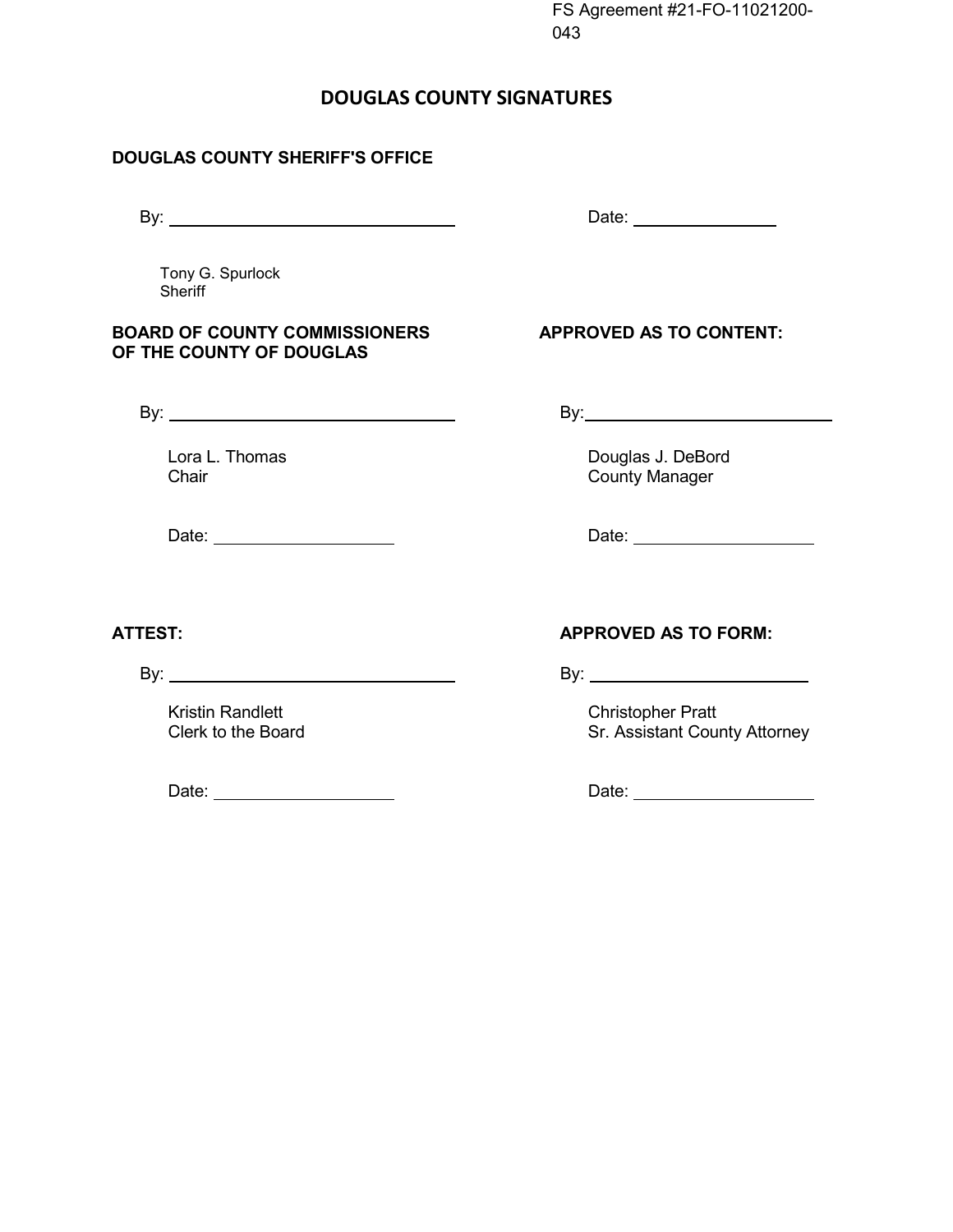FS Agreement #21-FO-11021200- 043

**COLORADO DIVISION OF FIRE PREVENTION AND CONTROL SIGNATURE**

Daniel Battin

*Signature Date*

**Daniel Battin** 

*Printed Name Title*

Region 13 Battalion Chief

3/5/2021